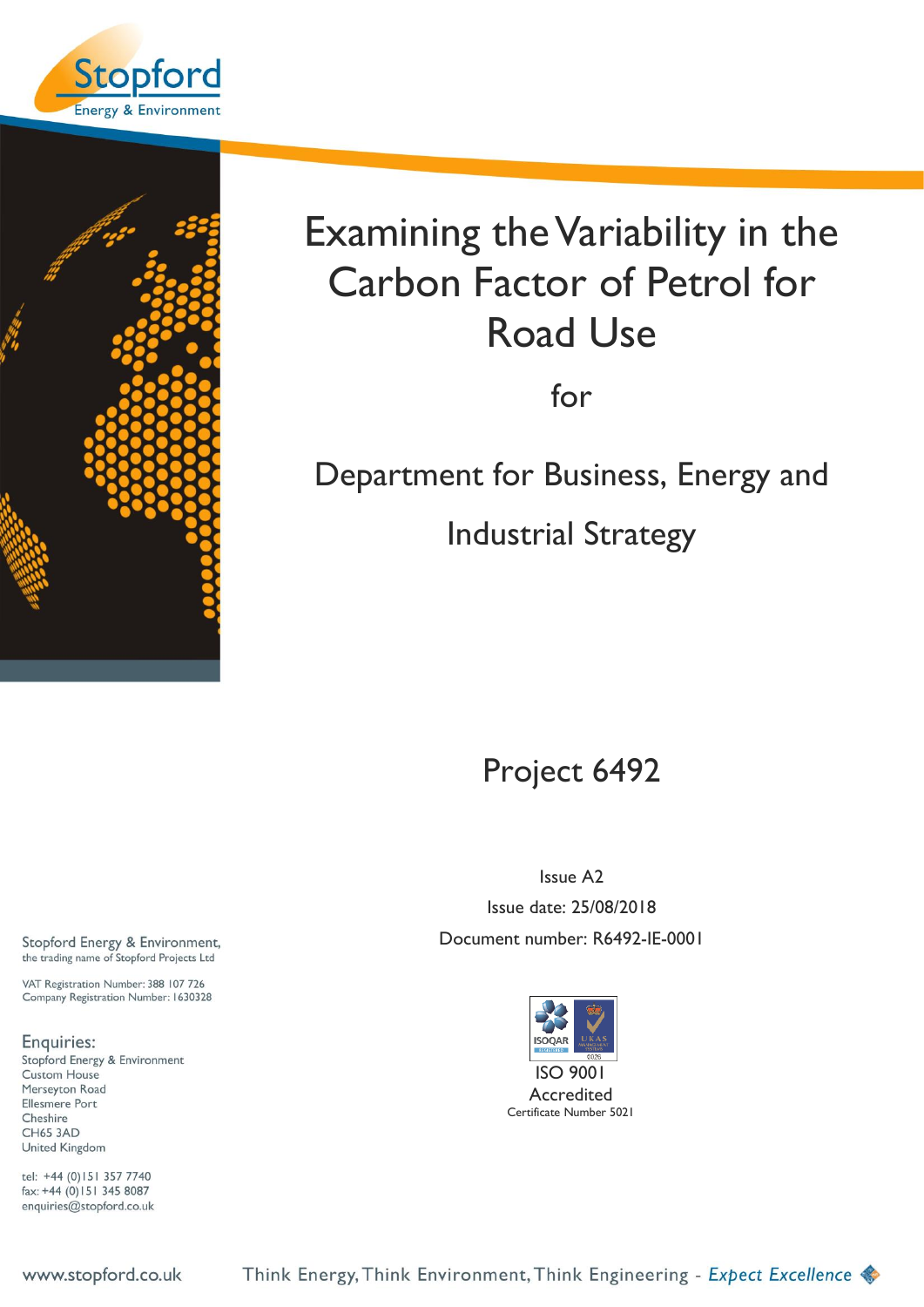

## Contents

| $\mathbf{L}$            |     |  |  |  |
|-------------------------|-----|--|--|--|
|                         | 1.1 |  |  |  |
| $\overline{2}$          |     |  |  |  |
| 3                       |     |  |  |  |
| $\overline{\mathbf{4}}$ |     |  |  |  |
|                         | 4.1 |  |  |  |
|                         | 4.2 |  |  |  |
|                         | 4.3 |  |  |  |
| 5                       |     |  |  |  |
| 6                       |     |  |  |  |
|                         |     |  |  |  |
|                         |     |  |  |  |

# **Revision History**

| M. Wilkinson<br><b>B.</b> Herbert<br>N. Elliott<br>P1<br>(03/05/2018)<br>(03/05/2018)<br>(03/05/2018)        |  |
|--------------------------------------------------------------------------------------------------------------|--|
|                                                                                                              |  |
| <b>B.</b> Herbert<br><b>B.</b> Herbert<br>M. Wilkinson<br>Α1<br>(21/05/2018)<br>(21/05/2018)<br>(21/05/2018) |  |
| <b>B.</b> Herbert<br>M. Wilkinson<br><b>B.</b> Herbert<br>A2<br>(24/08/2018)<br>(24/08/2018)<br>(24/08/2018) |  |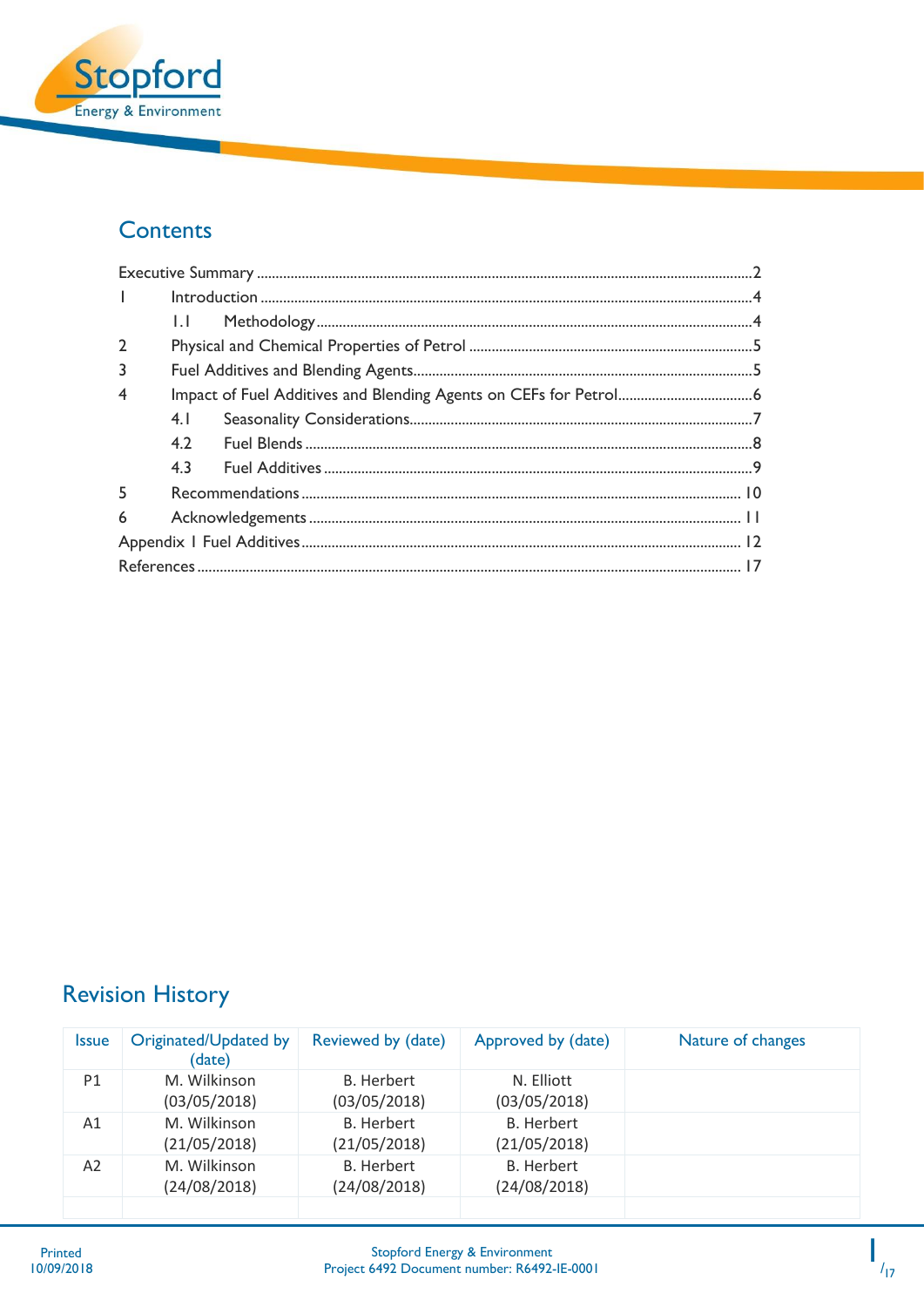

# <span id="page-2-0"></span>Executive Summary

### **Introduction**

It is estimated that carbon dioxide emissions associated with the combustion of fuels accounted for circa 80% of the total UK greenhouse gas (GHG) budget in 2015. Given that approximately 40% of those emissions were calculated using carbon emissions factors (CEFs) originating from sources of data from between 1989-1994, ensuring the validity of such data is integral to the accuracy of the UK greenhouse gas emissions inventory (UK GHGI). In 2016, the Department for Business, Energy & Industrial Strategy (BEIS) commissioned a study to assess the current CEFs used for fuels within the UK GHGI and to identify those which required updating.

This report presents the results of a discrete study, designed to examine factors that could affect the variability in the CEF of petrol for road use within the UK. It is the intention that the results of this study can be used to inform what further work, if any, is required to improve confidence in the CEF used for petrol within the UK GHGI.

#### **Study Scope**

To investigate the validity of the CEF for petrol within the UK GHGI, a desk-based study was designed to generate a baseline of data relating to:

- The frequency in which petrol blends vary and the key market and environmental drivers
- Typical annual variances in petrol blend composition
- The impact of the addition of single and packages of additives and blending agents on petrol carbon factors
- Realistic and robust amendments that could be made, if applicable, to petrol carbon factors reflective of the operation and constraints of the UK GHGI.

This report makes use of industry and academic sources of information.

#### **Results and Conclusions**

The dose rates of the various petrol additives range from a few mg/kg to 1,000 mg/kg for individual additives and can be as much as 2,000 - 3,500 mg/kg for additive packs. Discussions with additive manufacturers suggests that there is no seasonal variability in the use of additives in petrol, and that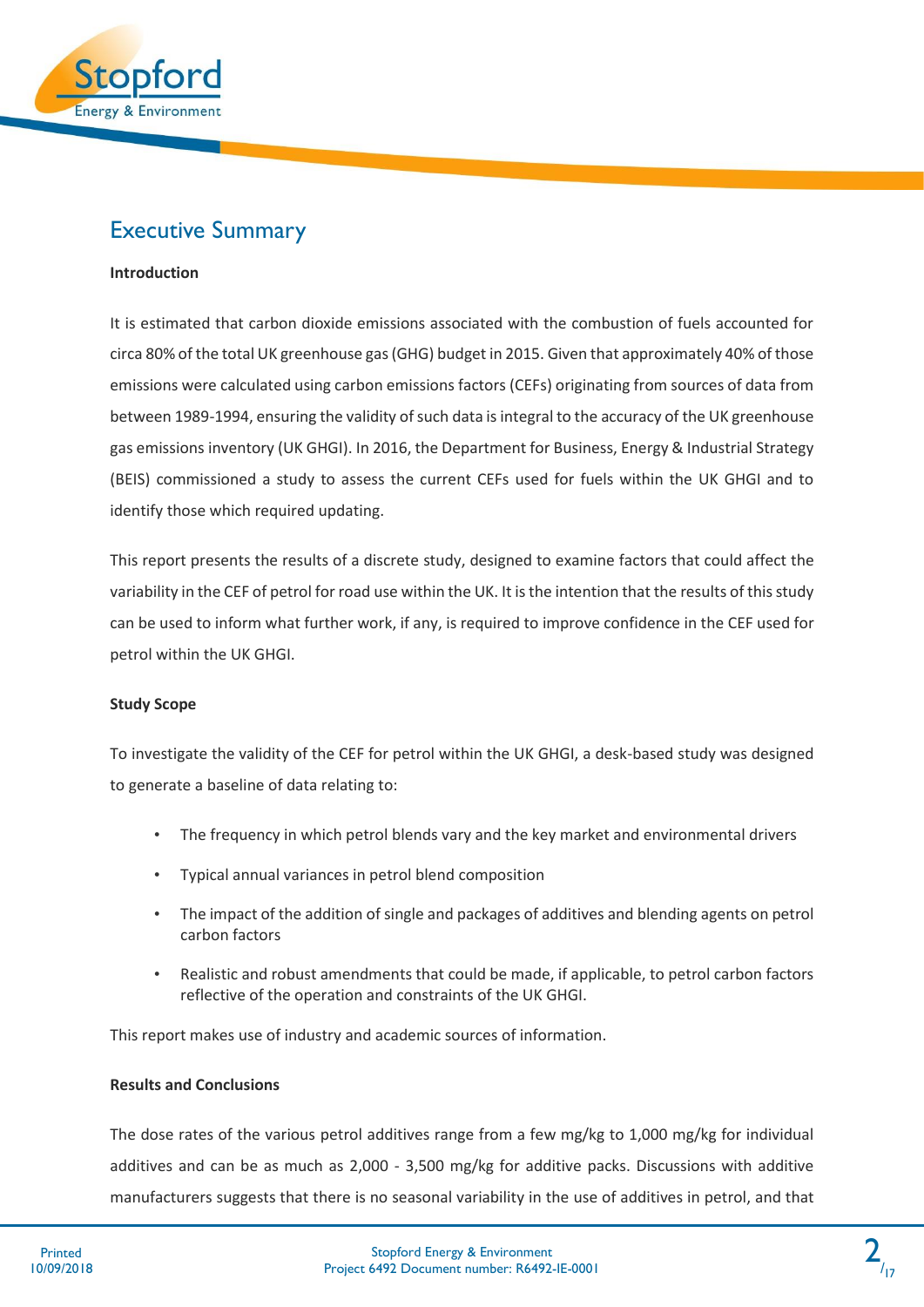

the CEF of the additive is similar to that of the fuel. Given that the quantities being used are low, it has been concluded that additives will not have a direct effect on the CEF for petrol. No seasonal variation in fuel additive dose rates have been identified.

Seasonal variability in the composition of petrol does occur as a result of the requirements in BS EN228. This standard requires the vapour pressure of the fuel to be maintained between prescribed values that vary between summer and winter. While there is generally a description of 'winter petrol' and 'summer petrol', in reality there are intermediary blends such that there can be a steady transition between different fuel blends across seasons. This variability in fuel composition is managed by the injection of a high volatility hydrocarbon, usually butane, into the fuel. The variability in the CEF of petrol as a direct result of seasonal variations in petrol composition is captured by the UK GHGI.

This study has also identified that the composition of petrol may have changed in response to legislation that has been introduced to limit the emission of pollutants. As refineries have continued to evolve in response to increasingly tight controls on emissions, it is conceivable that the composition of the finished fuel may have changed since the CEF was developed in 1994.

### **Recommendations**

It is recommended that the CEF for petrol should be reviewed.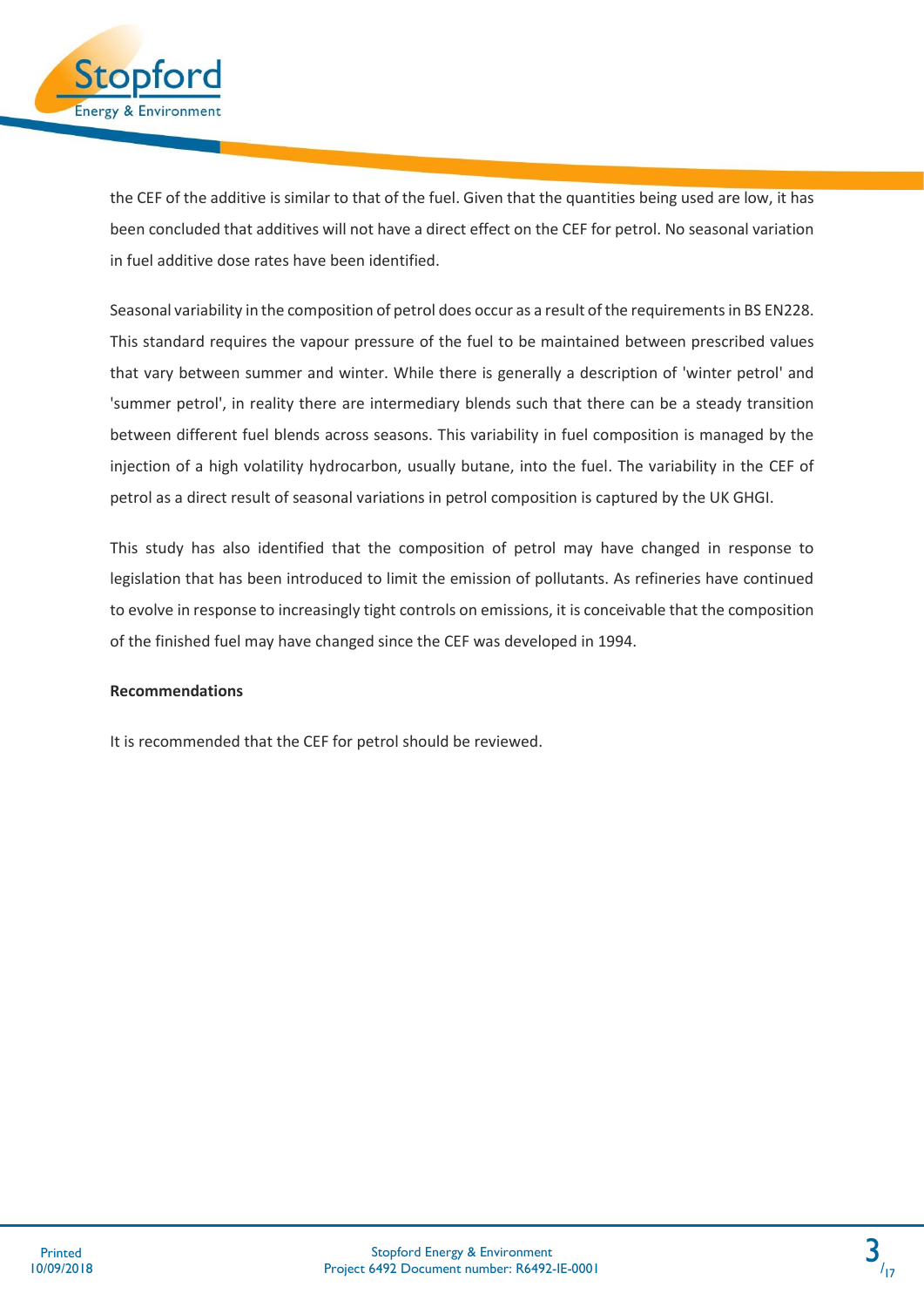

### <span id="page-4-0"></span>1 Introduction

It is estimated that carbon dioxide emissions associated with the combustion of fuels accounted for circa 80% of the total UK greenhouse gas (GHG) budget in 2015 (Brown *et*. *al*., 2017a). Given that approximately 40% of those emissions were calculated using carbon emissions factors (CEFs) originating from sources of data from between 1989-1994, ensuring the validity of such data is integral to the accuracy of the UK greenhouse gas emissions inventory (UK GHGI).

In 2016, the Department for Business, Energy & Industrial Strategy (BEIS) commissioned a study to assess the current CEFs used for fuels within the UK GHGI and to identify those which required updating.

The study served to identify (based upon relative contribution to the UK GHG budget and the likely variability in fuel composition - temporally, seasonally and by intended end-use) that the high priority CEFs for fuels that required further investigation were petrol, liquid petroleum gas (LPG), petroleum coke, other industry energy use coal and domestic coal (Brown *et*. *al*. 2017b).

This report presents the results of a discrete study designed to examine factors that could affect the variability in CEFs of petrol for road use within the UK. It is the intention that the results of this study can be used to inform what work, if any, is required to improve confidence in the CEF for petrol that is used in the UK GHGI. The UK GHGI is used to produce annual carbon dioxide emissions data that are submitted to Parliament (under the Climate Change Act of 2008), the European Union and to the United Nations (under the United Nations Framework Convention on Climate Change and the Kyoto Protocol).

### <span id="page-4-1"></span>1.1 Methodology

To investigate the validity of currently used CEFs for petrol within the UK GHGI, a desk-based study was designed to generate a baseline of data relating to:

- The frequency in which petrol blends vary and the key market and environmental drivers
- Typical annual variances in petrol blend composition
- The impact of the addition of single and packages of additives and blending agents on petrol carbon factors
- Realistic and robust amendments that could be made, if applicable, to petrol carbon factors reflective of the operation and constraints of the UK GHGI

4  $/17$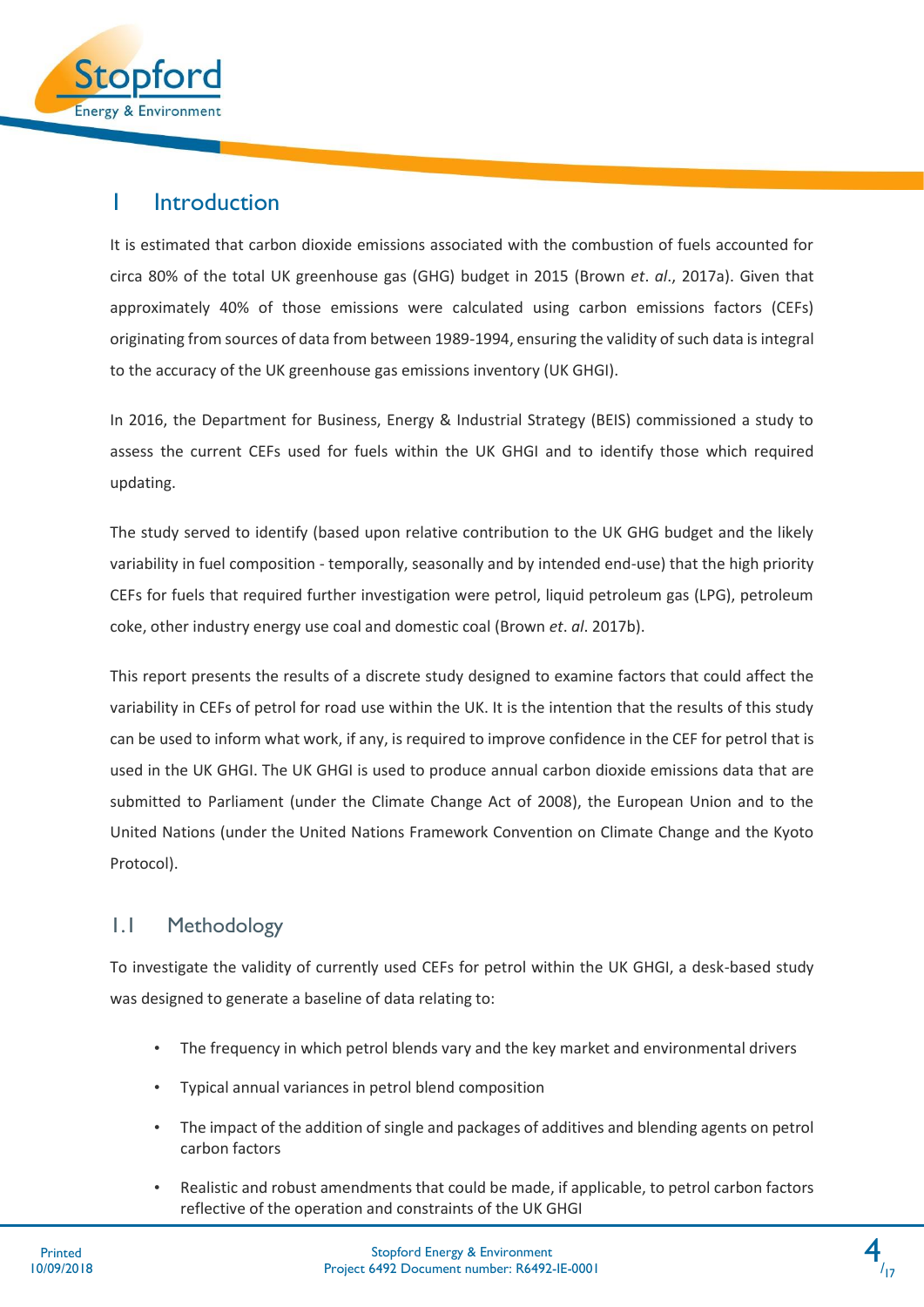

### <span id="page-5-0"></span>2 Physical and Chemical Properties of Petrol

Petrol is a complex mixture of over 500 hydrocarbons that may have between 5 to 12 carbon atoms. It is usually produced by the fractional distillation of crude oil, which yields approximately 25 – 35% "straight-run gasoline"<sup>1</sup> from each barrel of crude oil but this is often increased by converting higher or lower boiling point fractions into hydrocarbons in the gasoline range (Energy Policy Research Foundation, 2009).

Although the exact formula of petrol varies, it is close to  $C_8$  H<sub>14</sub> with a molecular weight close to 110 g/mol. Also, because the composition of petrol can be variable, so can its net calorific value (NCV) but it is usually close to 41 - 43 MJ/kg (32 MJ/litre) (https://www.engineeringtoolbox.com). Petrol is hydrophobic and does not absorb moisture from the air, but condensation can occur on the inside of tank surfaces, etc. leading to droplets and globules, of water over which the petrol floats. While petrol is immiscible with water it can form emulsions that cause hazing of the product and requires treatment. Because petrol is a mixture of many different compounds it has no single boiling point. Instead, the lighter fractions start boiling out at about 35°C, with the heaviest fractions boiling off between 250 – 300°C (https://assets.publishing.service.gov.uk) (Table 1).

| Table 1 Typical fuel property values for petrol |                       |  |
|-------------------------------------------------|-----------------------|--|
| <b>Fuel Property</b>                            | <b>Typical Values</b> |  |
| Molecular Weight (kg/kmol)                      | 111                   |  |
| Density (kg/l) at 15 <sup>o</sup> C             | 0.75                  |  |
| Oxygen content (wt-%)                           | N/A                   |  |
| Net Calorific Value (MJ/kg)                     | 43                    |  |
| Net Calorific Value (MJ/I)                      | 32                    |  |
| Octane number (RON)                             | 97                    |  |
| Boiling temperature (ºC)                        | 30-190                |  |
| Reid Vapour Pressure (kPa) at 15ºC              | 75                    |  |

## <span id="page-5-1"></span>3 Fuel Additives and Blending Agents

Fuel additives have been developed to overcome operational problems with respect to the production, storage and distribution of fuels, and to enhance their features while helping to reduce the impact of road vehicle emissions on health and the wider environment. Developments in this sector are driven

 $\overline{a}$ 

<sup>&</sup>lt;sup>1</sup> Straight run gasoline is used for blending into petrol. It is produced straight from the distillation column and comprises a mixture of hydrocarbons, including alkylate, reformate, benzene, toluene, xylene and others.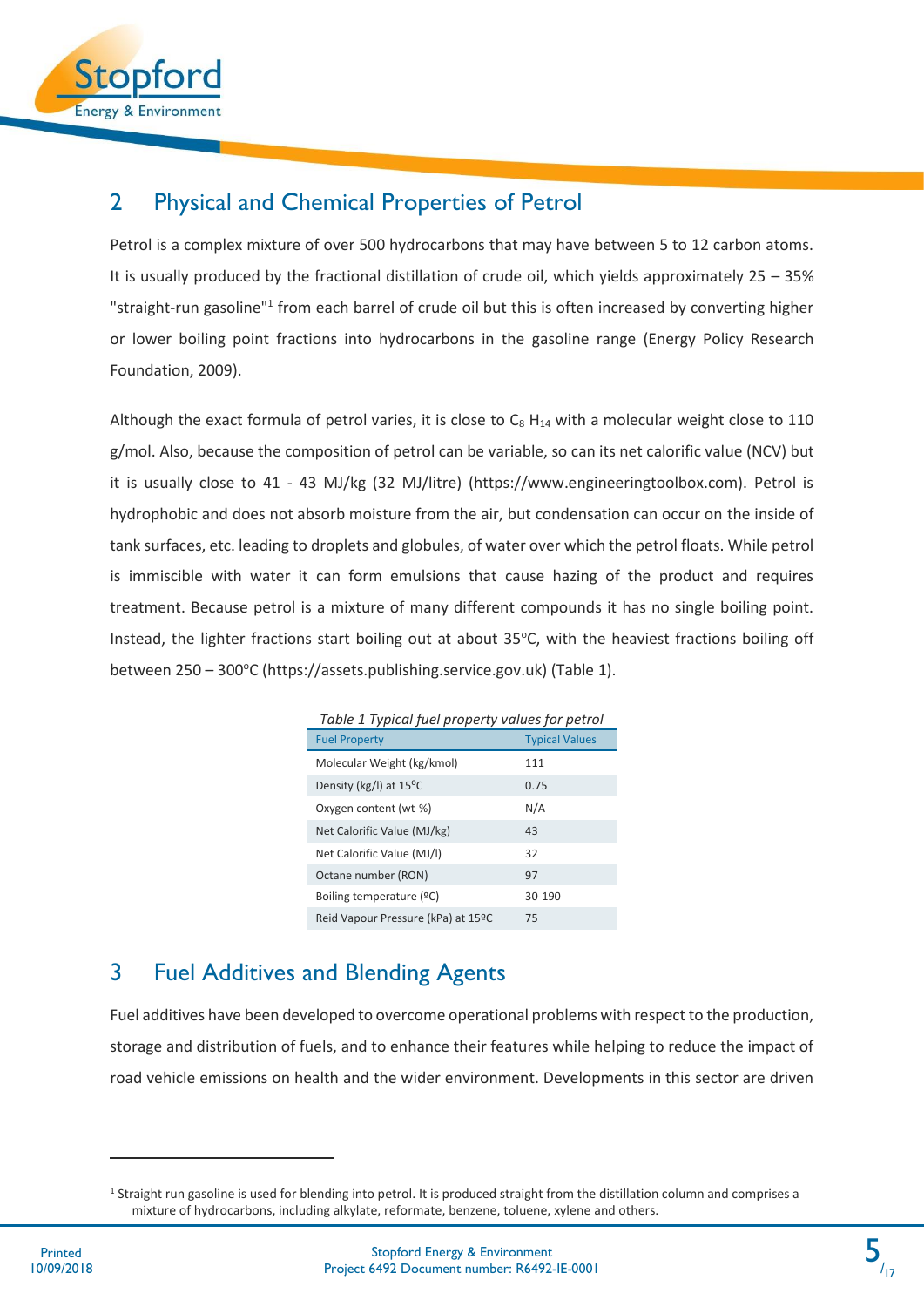

by the need to improve refinery efficiencies, environmental concerns, original equipment manufacturers' (OEM) requirements and technology advancements in the fuel additive manufacturing industry itself.

Fuel additives for petrol have been used almost as long as people have been driving vehicles. Their addition to petrol enhances the efficiency and performance of engine technology as well as supporting developments in refinery operation. For example, lead alkyl anti-knock compounds were introduced commercially to petrol in 1923 to enhance the octane rating of fuel to the level needed to elevate the compression rating of engines to improve performance, and antioxidants were introduced in the 1930s to counteract the impact of cracking agents on the oxidation of engine components (ATC, 2013). Similarly, the phasing out of lead alkyl compounds in the 1990s led to the development of additives to protect against unwanted exhaust seal wear in older engines. As such, fuel additives are commonly used by the petrochemical industry across the supply chain from the refinery through to the petrol pump. Additives may be used as single stand-alone products, for example antistatic agents in a refinery, or combinations of additives may be used as multifunctional packages as performance enhancers for use in finished fuels. Dosing levels of single additives into fuel are typically low, whilst multifunctional additives may be dosed at concentrations of up to 3500 mg/kg. Typical types of fuel additives commonly found in petrol are presented in Table 2 and are discussed in Appendix 1.

| Table 2 - Fuel Additives in Petrol for Road Use |  |  |  |  |  |
|-------------------------------------------------|--|--|--|--|--|
|-------------------------------------------------|--|--|--|--|--|

| <b>Refinery Product</b>            | <b>Storage and Distribution</b> | <b>Automotive Performance</b> |
|------------------------------------|---------------------------------|-------------------------------|
| Antioxidant and Stability Improver | <b>Corrosion Inhibitors</b>     | Deposit Control               |
| <b>Octane Boosters</b>             | Pipeline Drag Reducing Agents   | <b>Corrosion Inhibitor</b>    |
| Cold Flow Improvers                | <b>Antistatic Agents</b>        | Demulsifier Additive          |
| <b>Metal Deactivators</b>          |                                 |                               |

## <span id="page-6-0"></span>4 Impact of Fuel Additives and Blending Agents on CEFs for Petrol

The carbon emission factor for the UK GHGI is calculated using data sources dating from 1989-1994 (Brown *et*. *al*., 2017b). However, petrol blends can change, with changes in composition over the past few decades driven by legislative requirements (Table 3), improved refinery efficiencies and OEM developments. Given that petrol fuelled vehicles account for >35% of the UK's transport fleet (DECC 2014), and this is likely to increase in the coming decades as diesel cars are phased out, the accuracy of the CEF for petrol is integral to providing confidence in the UK GHGI with respect to carbon dioxide emissions associated with transportation.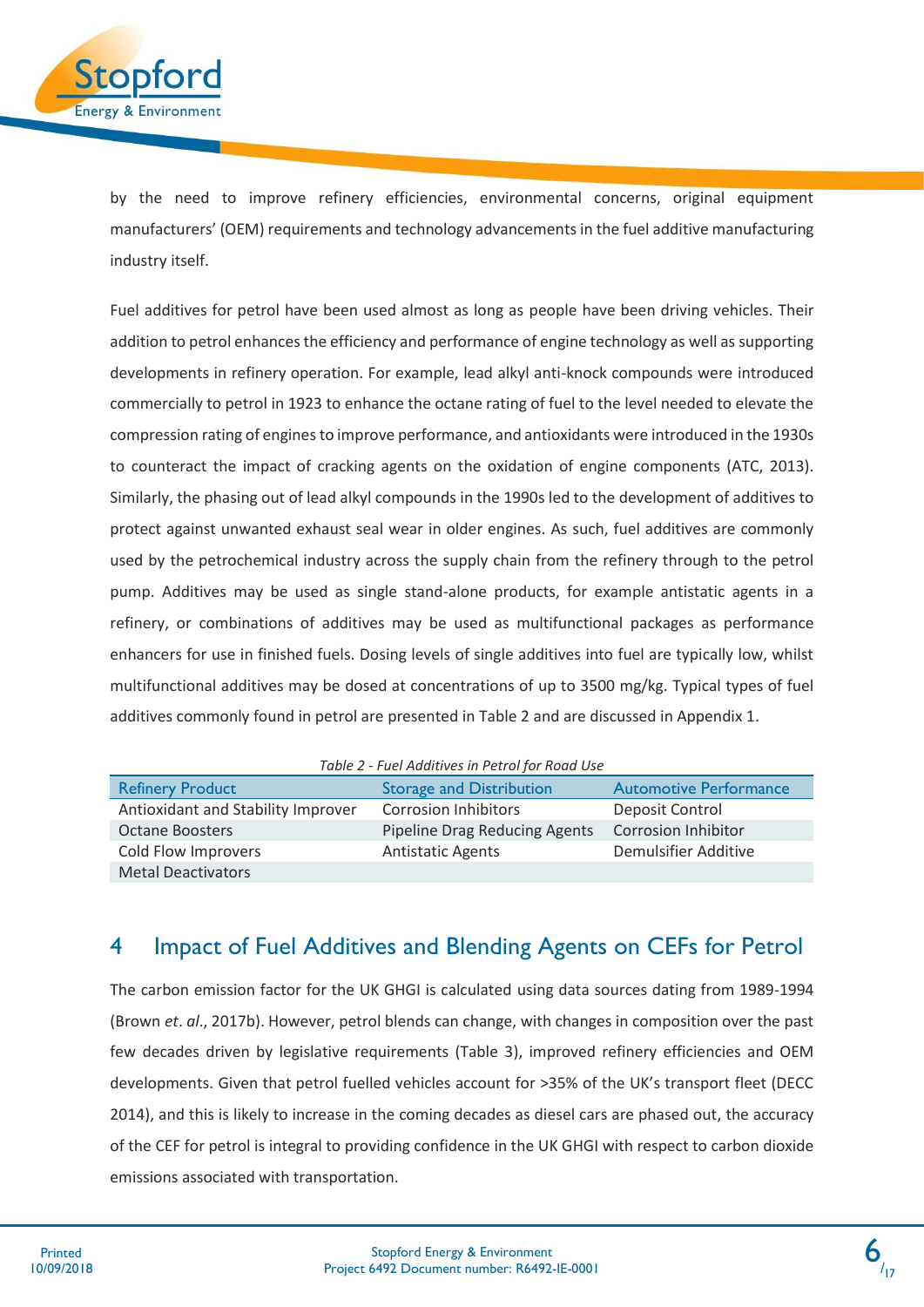

*Table 3 Example of changes in the quality of petrol at UK pumps*

Higher RON requirements results in loss of 2-Star petrol from the market in 1989-1990

Ban on lead additives in 1998

Progressive increase in the use of very volatile components in the fuel blend

Increase in the use of ethanol in petrol: initially at 5% volume, but with the expectation that 10% volume will soon be readily available (and possibly higher levels in the blend in the future.

Amendments to Directive 98/70/EC requiring member states to move to sulphur-free petrol and diesel (10ppm or less) by 2009.

### <span id="page-7-0"></span>4.1 Seasonality Considerations

The UK has a moderate climate and temperature variations between summer and winter are relatively small when compared with continental Europe. As a result, the need for additives to counteract the effects of changes in the physical environment on the properties of petrol is low, with changes in the Reid Vapour Pressure (RVP) to meet the requirements of BS EN 228 being the primary driver of seasonal differences in fuel composition.

While winter and summer minimum and maximum values for RVP are specified within BS EN 228:2012, the range of values is sufficiently broad such that the transition from 'summer petrol' to 'winter petrol' can be managed using intermediate blends. The triggers that signal the transition from one blend to another have not been clearly identified and in some cases are driven by customer requirements. However, the following provides a simplification for the transition dates:

- Summer: 1st June 31st August;
- Winter: 16th October 15th April
- Intermediate: 16th April 31st May and 1st September 15th October.

When considering carbon emission factors for fuel combustion only, butane has a lower emission factor than petrol and, depending on its use in the petrol blend, could influence the total quantity of carbon emitted from the use of petrol. While the seasonality of petrol blends is accounted for in the UK GHGI, with the seasonal effects averaged across a year for reporting purposes, improvements in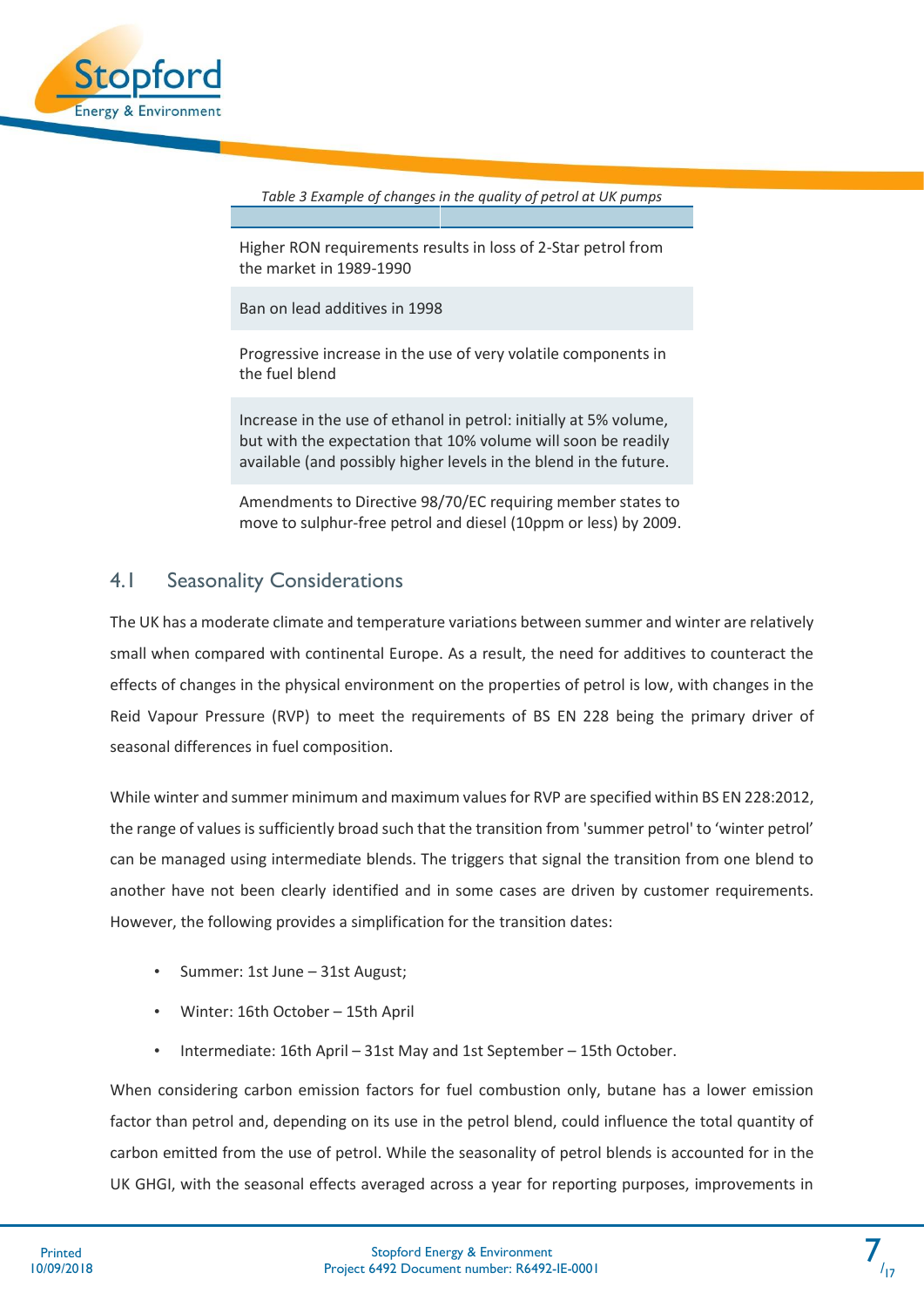

refinery efficiency over the last few decades for 'better use of the barrel' has produced a more refined product with improved RVP. As a direct result of this, together with improvements in engine technology, there is potential for the effect of seasonality to be overestimated as the volume of butane added during the cooler months to enhance the RVP of the fuel may not be as great as assumed in order to comply with the fuel standard. Furthermore, while outside of the scope of this work, warmer ambient winter temperatures as a direct result of climate change should also be a consideration for future scenarios.

### <span id="page-8-0"></span>4.2 Fuel Blends

Fuel refineries have faced significant challenges in recent years to produce a petrol blend that is compliant with the everchanging legislation. The switch from leaded to unleaded petrol, the reduction of sulphur levels in diesel and petrol, and more recently, the increased use of biofuels in petrol and diesel have all required considerable investment in new plant for refineries and upgrades to existing refinery units. Such changes in the fuel manufacturing landscape have necessitated novel approaches to improve efficiency, and as fuels continue to evolve in response to increasingly tight environmental legislation, this is resulting in a reduction in the variability of component chemicals used within the final blend. Given that there is potential for some significant changes in fuel composition since the CEF for petrol was derived, the CEF should be reviewed regardless of the impact of additives.

In considering the effect that ethanol has on vehicle performance it is important to consider the energy content of the two components. Petrol has a typical net calorific value (NCV) of 43 MJ/kg, whilst the NCV of ethanol is 26 MJ/kg (>60% lower). Because ethanol yields less energy than petrol, more fuel is required for ethanol-petrol blends to do an equivalent amount of work compared to using petrol alone. Furthermore, the change in fuel chemistry and physical properties means that ethanol blends can negatively affect fuel management systems and, because ethanol is hygroscopic, it will readily absorb water and lead to higher rates of corrosion if incorrectly managed and will likely require greater quantities or more efficient moisture control additives and demulsifiers. On the plus side, ethanol has a much greater octane number than petrol (109 RON compared to 95 RON) and the need for additives to boost the fuel octane number is reduced in petrol-ethanol blends. Furthermore, when considering vehicle emissions, there is a complex interaction between fuel ethanol content and pollutant concentration at the exhaust, with researchers generally reporting a decrease in the emission of  $CO<sub>2</sub>$ and regulated pollutants for ethanol-petrol blends (e.g. Srinivasan and Saravanan, 2013), while others have reported an increase in pollutant emissions under specific conditions (Masum et al., 2013).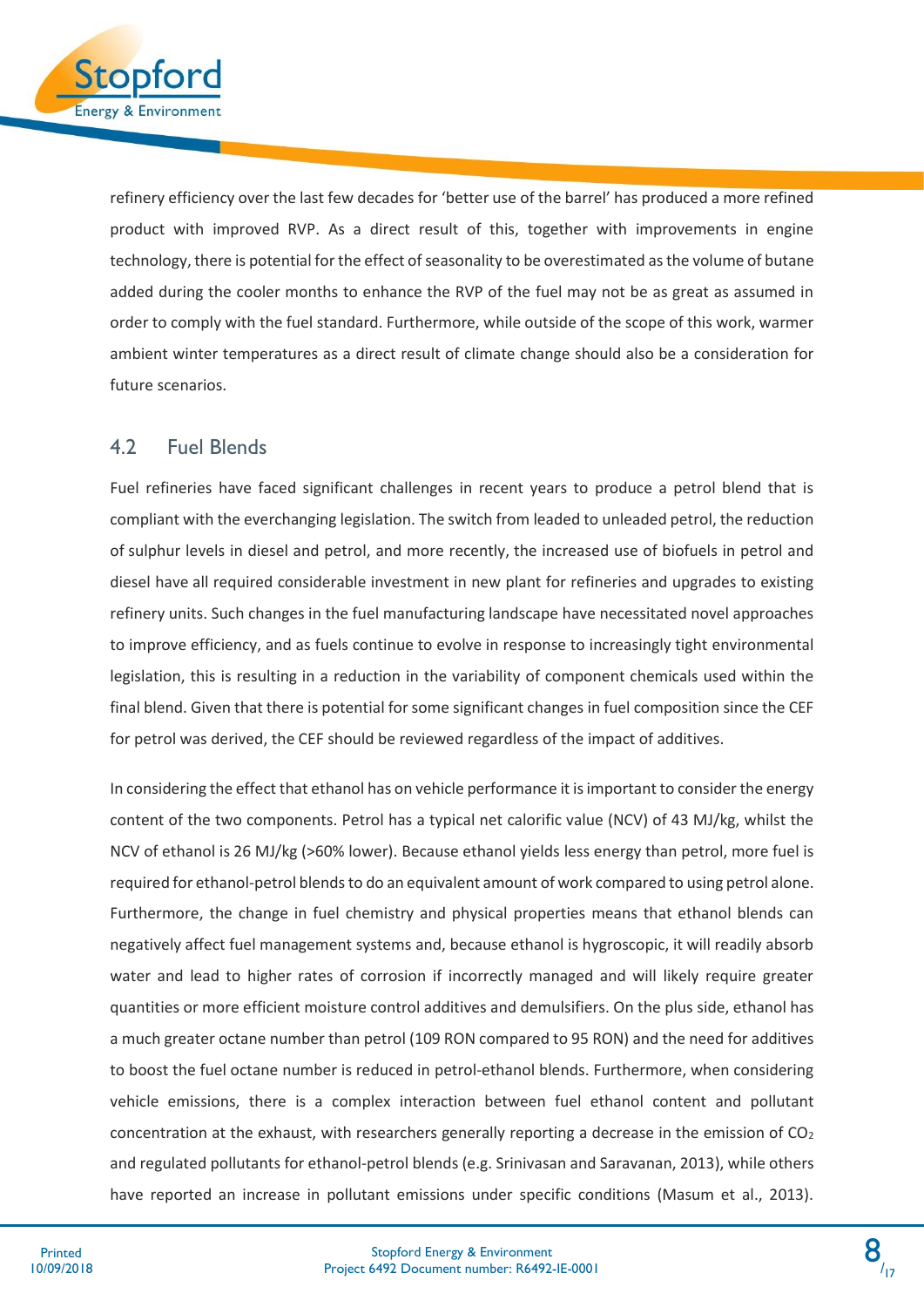

However, many of these studies are short-term and do not consider the increased corrosivity of ethanol fuel blends, which unmanaged can damage fuel delivery components (Jafari et al., 2010) and reduce fuel efficiency. Such arguments regarding the corrosivity of ethanol fuel blends in petrol engines are being addressed by additive manufacturers and packages specific to the use of ethanol blends are undergoing continuous development to ensure that the additives have no adverse impacts on engine performance. How these new additives will affect the CEF is currently unclear.

### <span id="page-9-0"></span>4.3 Fuel Additives

Fuel additives have been used in petrol vehicles for nearly as long as vehicles have been used. The benefits that modern additives impart are wide ranging, but regardless of the problem being targeted, the net effect is one of improved fuel efficiency and enhanced engine functionality and performance, resulting in improved mechanical reliability and lower carbon emissions per kilometre travelled. When considering an additive being used from the start of a vehicle's life, the effect on efficiency is one of loss avoided and benefits may be difficult to establish without direct comparison with a vehicle that has not been treated with the additive. Alternatively, tests treating in-service vehicles with specific packages of additives can be used to measure the benefits accrued when using performance enhancing additives by measuring the improvement in the vehicle's performance. However, the measured benefits will also be a function of the test vehicle's history and results of tests may range from insignificant to measurable.

For a full suite of additives such as those described in Table 4, the highest dosing rates would result in the addition of approximately 2500 mg/kg of fuel (or 0.25%). When considering such small additions, the carbon factor for these additives would need to be significantly greater than that of the fuel in order that a measurable difference outside of the inherent uncertainty in the original value of the CEF could be stated. Nevertheless, what seems like small imperceptible changes may become significant on a national level. This argument is also true for any changes that may occur in the composition of petrol. The CEF for petrol that is used in the National Atmospheric Emissions Inventory has been calculated using data sources from 1989-1994. Since then there have been numerous changes in OEM requirements and improvements in refinery efficiencies. These changes have been driven primarily by changes in environmental legislation and may have altered what was once a standard blend of chemicals to produce petrol. Given that petrol is a blend of many different hydrocarbons, it is unclear if the pressures on the refinery to produce a cleaner petrol and to get better returns per barrel could have altered the 'basic' petrol blend. Furthermore, updating the CEF for petrol to take account of the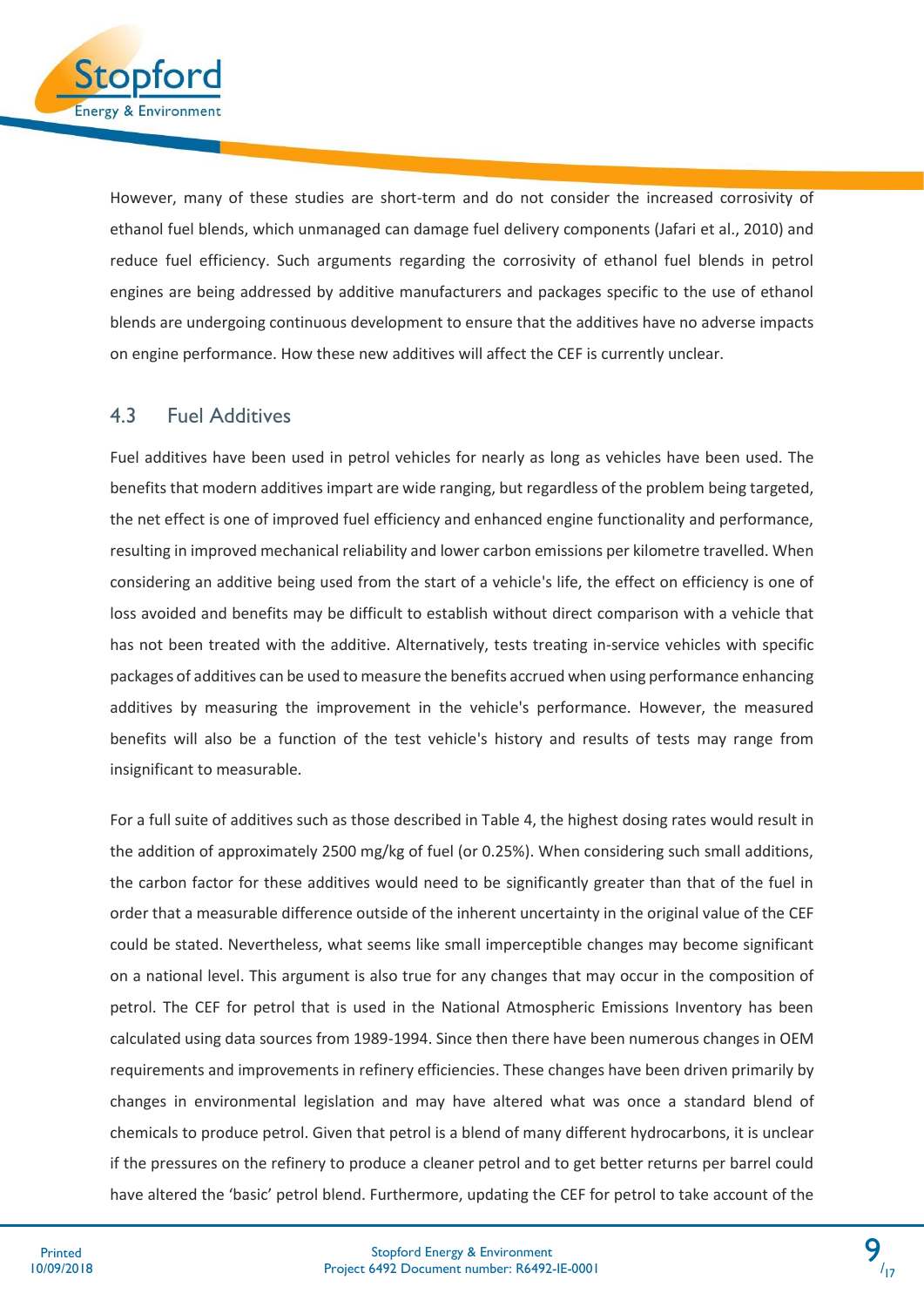

effect that fuel additives may have on emissions of  $CO<sub>2</sub>$ , could lead to double-counting impacts without first understanding what additives were being used historically in the basic petrol blend.

| Table 4 Typical additive treat rates in petrol (ATC, 2013) |                                       |  |  |
|------------------------------------------------------------|---------------------------------------|--|--|
| <b>Class of Additive</b>                                   | <b>Typical Treat Rates</b><br>(mg/kg) |  |  |
| <b>Deposit Control Additives</b>                           |                                       |  |  |
| Fluidiser/Carrier Oils                                     | 100-1000*                             |  |  |
| <b>Friction Modifiers</b>                                  | 50-300                                |  |  |
| <b>Corrosion Inhibitors</b>                                | $5 - 100$                             |  |  |
| Antioxidants                                               | $8 - 100$                             |  |  |
| <b>Conductivity Improvers</b>                              | $1 - 40$                              |  |  |
| <b>Metal Deactivators</b>                                  | $4 - 12$                              |  |  |
| Markers & Dyes                                             | $2 - 50$                              |  |  |
| Demulsifiers/Dehazers/Emulsion Preventatives               | 10-500                                |  |  |
| Copper/Silver Corrosion                                    | $2 - 20$                              |  |  |
| <b>Octane Boosters</b>                                     | 8-150                                 |  |  |
| <b>Anti-Valve Seat Recession</b>                           | 100-200                               |  |  |
| Total                                                      | 290-2472                              |  |  |

### <span id="page-10-0"></span>5 Recommendations

There have been significant changes in the regulation of pollutants over the past three decades that have resulted in the development of cleaner fuels. We recommend further dialogue with fuel refineries to understand if the blend of chemicals that makes up petrol has changed since the development of the CEF.

Given that the CEF for petrol was derived before BS EN 228 was published, we recommend a sampling strategy across all UK refineries to confirm the CEF for 100% mineral petrol. The sampling strategy should also confirm the effect of 5% and 10% ethanol on the CEF and should be carried out across all seasons to confirm the applicability of the current methodology for quantifying the effect of seasonal management of fuel vapour pressure. While our discussions with additive manufacturers suggests that the CEF of the fuel additives is similar to that of carrier petrol or slightly heavier fuels, we would recommend that this is verified using empirical data.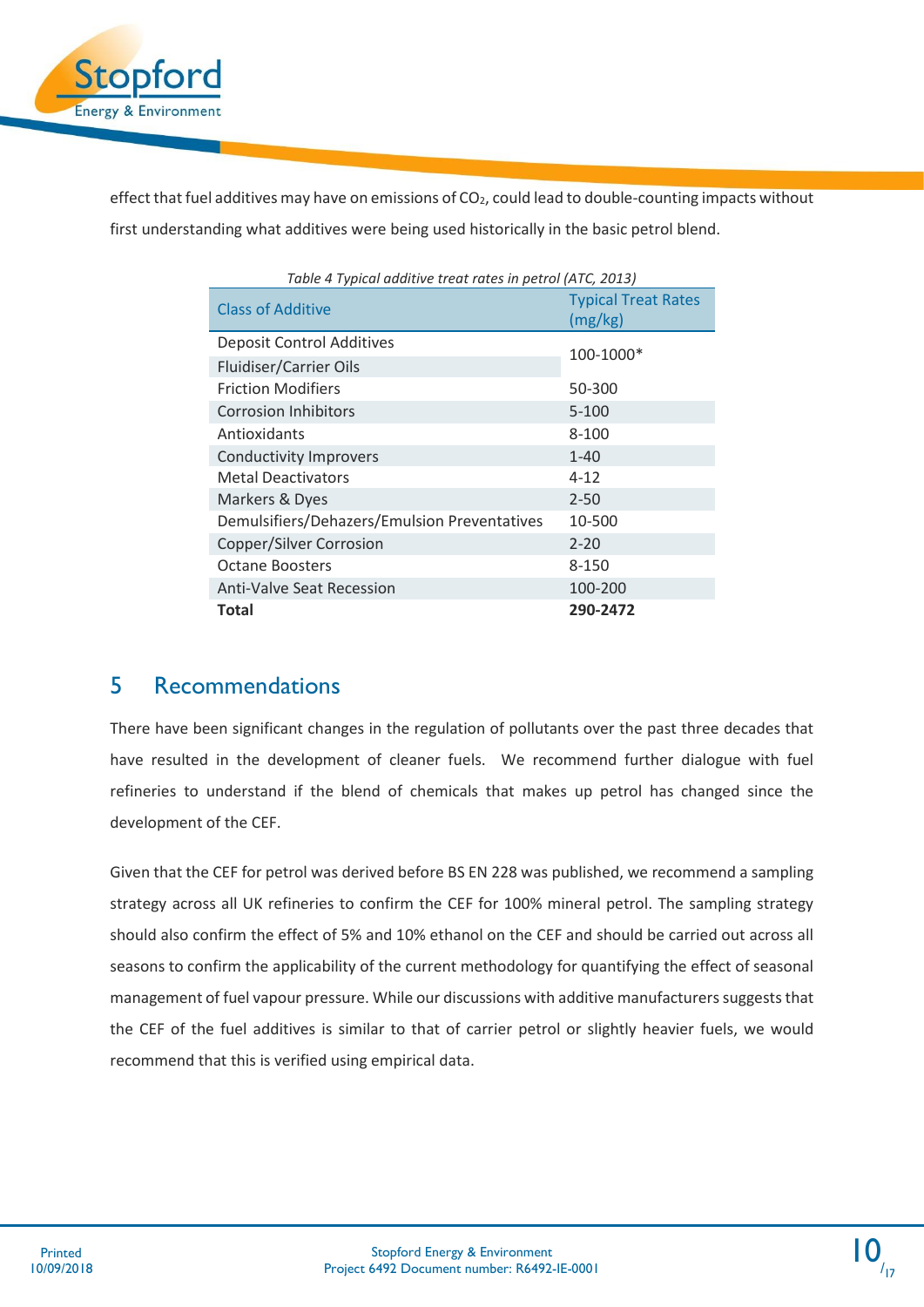

# <span id="page-11-0"></span>6 Acknowledgements

The authors would like to take this opportunity to thank the United Kingdom Petroleum Industry Association and its members for their contribution. We would like to especially thank Christopher Gould at Petroinneos, Simon Hunter at Nustar Energy and Brian Watt at Innospec.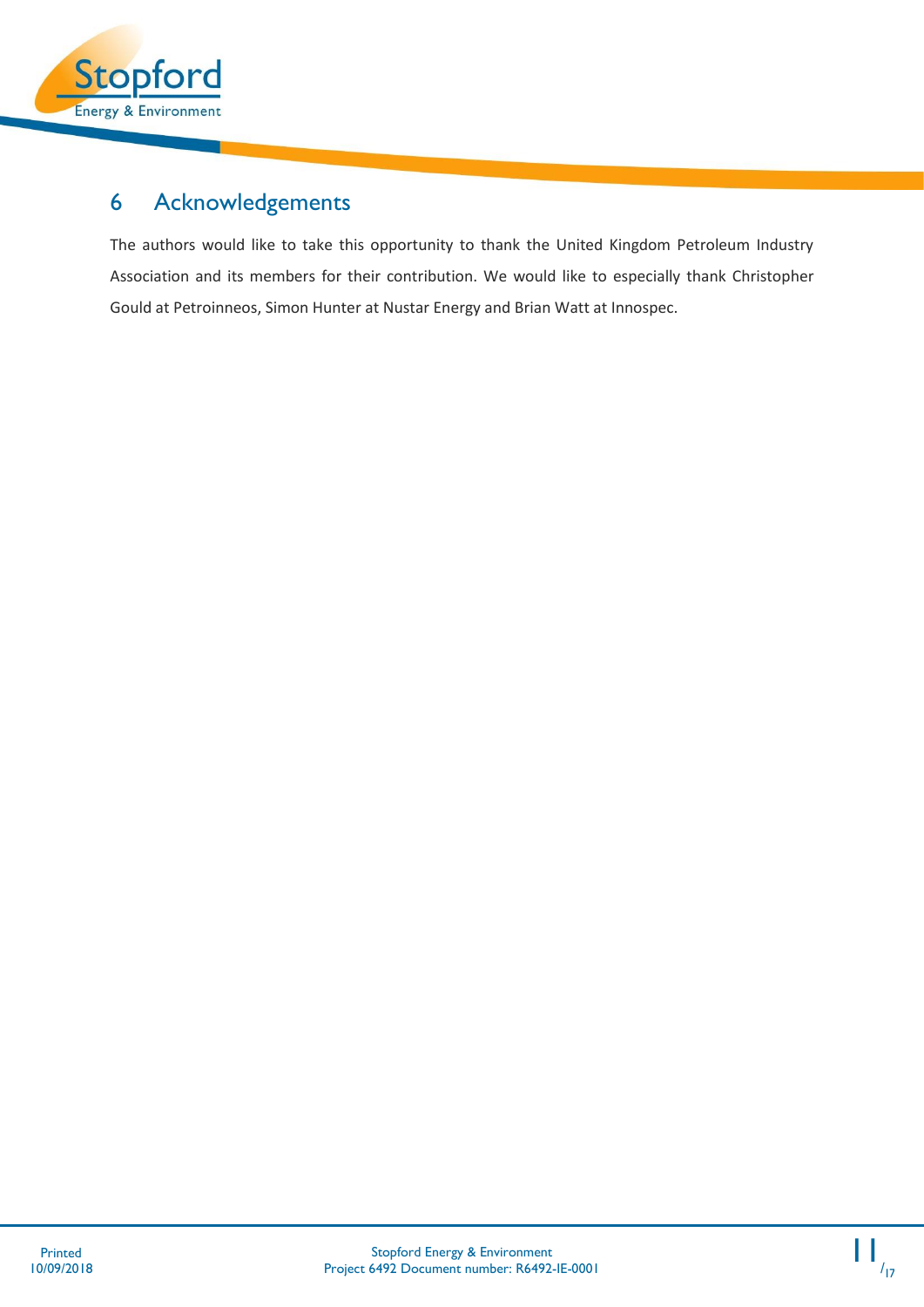

### <span id="page-12-0"></span>Appendix 1 Fuel Additives

### **A1 Fuel Additives**

### *A1.1 Octane Boosters*

Octane requirements for petrol engines vary with engine type. If the fuel octane is too low for a given compression ratio, the fuel may prematurely and spontaneously ignite early and result in incomplete combustion. The net effect is a loss in power, increased engine wear/damage and an audible 'knock'. The octane number of petrol is a measure of its resistance to engine knock.

As more petrol engines were produced for automotive use in the 1920s, it rapidly became apparent that the low octane rating of straight run light distillate for use with spark-ignition engines presented a significant barrier to technology development. To help overcome the issue of engine knock, octane boosters were added to fuels to promote greater engine efficiencies and reduce damage. Anti-knock additives tend to be organometallic compounds such as tetraethyl lead (no longer used in road fuel in the UK due to public health concerns), ferrocene and methylcyclopentadienyl manganese tricarbonyl (MMT).

Straight-run gasoline has a Research Octane Number (RON) of approximately 70, too low for modern vehicles. Cracking, isomerization, and other refining processes are used to improve the octane rating of the raw fuel, and anti-knock additives are used to further increase the octane rating. The typical RON for petrol use in modern spark ignition engines is in the range of 90 to 98 RON. In Europe, the minimum requirement is 95 RON and, in the UK, petrol is typically sold at the pump as 95 RON (minimum permissible rating) and 97 RON. While there is a minimum RON defined in the relevant fuel standards, enhancements beyond this are driven by OEM requirements and by a fuel storage depot's customer's requirement for speciality forecourt blends. Octane boosters are typically used at concentrations up to 150 mg/l of active metal and there is no seasonality in their use.

In recent years, the reconfiguration of modern refineries and improvements in their efficiencies have resulted in the production of naturally high-octane components within modern gasoline. This has inevitably resulted in a reduction in the quantity of octane booster being added to petrol. This trend may continue as the chemistry of petrol evolves to keep pace with increasingly tight legislation (for example sulphur reduction) while commercial drivers will continue to encourage refinery efficiencies to make better use of the raw materials.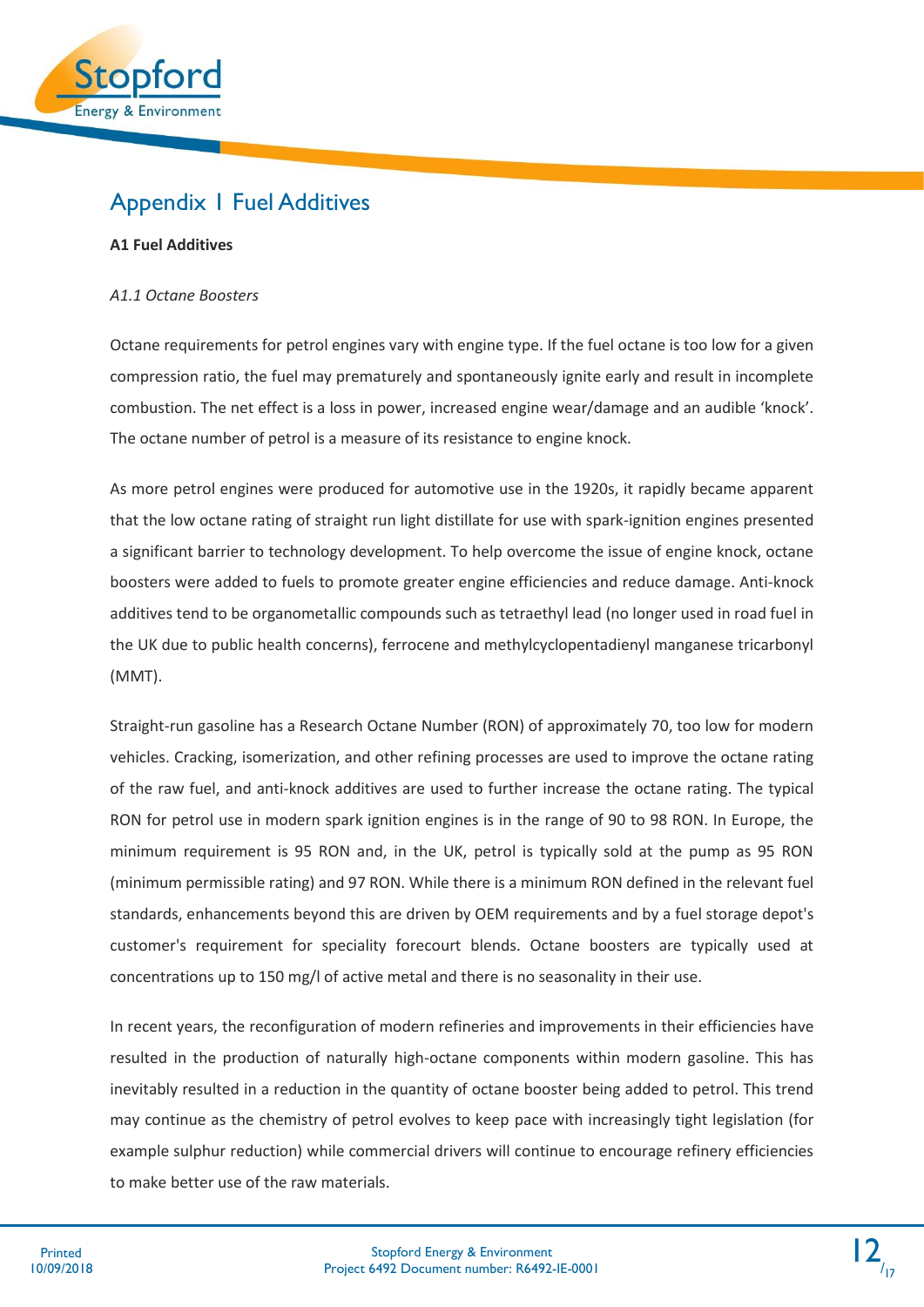

### *A1.2 Reid Vapour Pressure*

The volatility of petrol must be high enough to ensure efficient engine operation across a range of environmental conditions (during start-up, warm-up and acceleration, while providing the correct throttle response under normal conditions). Conversely, if the volatility is too high, this can result in vapour lock, excessive evaporation losses, adverse impacts on local air quality and safety issues during storage and handling.

CSN EN 228:2012 defines 10 volatility classes to meet hot and cold vehicle driveability requirements under European seasonal and geographical conditions. Each country is expected to specify which of these volatility classes apply during different periods of the year for defined regions of the country. This requirement has been transposed into BS EN 228:2012 which specifies a summer minimum and maximum RVP of 45 - 70 kPa and winter minimum and maximum RVP of 70 - 100 kPa. This is normally managed at the refinery by the addition of butane to the refinery stock blend. Butane is typically used to manage the RVP within the requirements of BS EN 228 as it has a high vapour pressure, is readily available, is cost effective and meets OEM requirements for "no harmful in-service effects".

### *A1.3 Deposit Control Additives and Fluidisers*

Deposit Control Additives, often referred to as detergents, are designed to reduce the formation and accumulation of deposits in the entire engine fuel system. They limit the formation of deposits that may develop on fuel injection components, in the fuel intake system, and on combustion chamber components. These deposits can limit the flow of fuel and air and alter the way fuel is introduced to the combustion chamber. The resulting reduction in performance and engine efficiency ultimately increases carbon emissions and can increase the concentration of other pollutants (Xin Yue *et al*., 2011).

Deposit Control Additives are usually combined with other fuel additives to form a package of treatments. Fluidisers are typically used in combination with Deposit Control Additives to reduce the formation of sticky deposits around engine valves that can compromise engine start-up, particularly in cold weather. Deposit Control Additives and Fluidisers are one of the largest contributors to the fuel additive package and usually have a combined additive contribution of 100 - 1000 mg/kg. The precise treat rate for the combined deposit control package is subject to the fuel storage depot's customer requirements. However, continuous advances in fuel additive technology has meant that over recent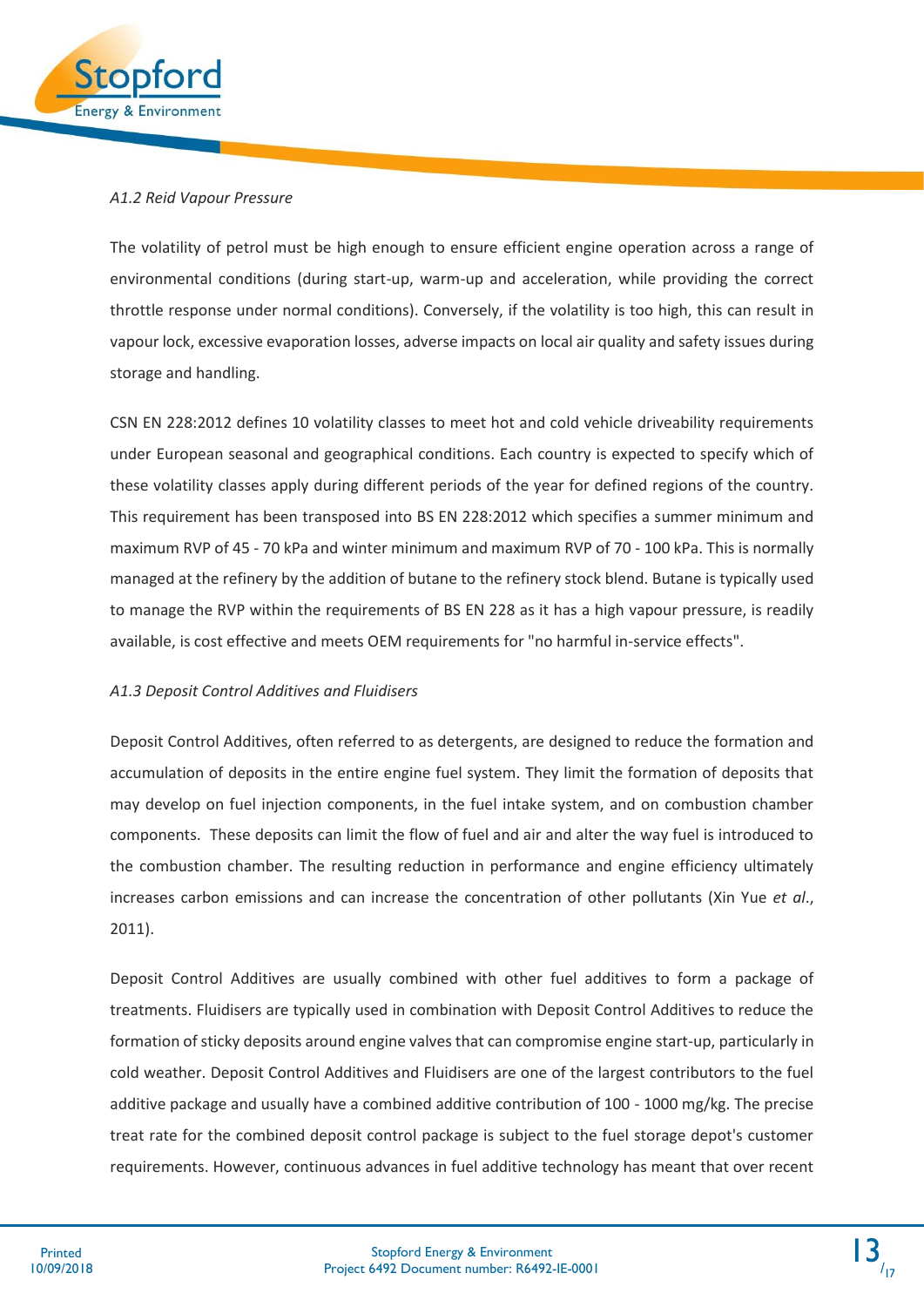

years treat rates have been reducing by as much as 60% (*Pers*. *Comm*. Innospec, 2018). There is no seasonality in the use of Deposit Control Additives.

### *A1.4 Friction Modifiers*

Friction Modifiers typically have a water-soluble polar head and hydrophobic tail. The water-soluble end of the molecule attaches to metal surfaces and provides a sacrificial liquid to minimize friction between the cylinder wall and piston rings. The interface between the piston ring and the cylinder wall represents the greatest parasitic load for an engine. By reducing wear, Friction Modifiers can improve the efficiency of the engine, which improves power and fuel economy and helps to promote a longer engine life (Bennett, 2017). Although Friction Modifiers are key additive components, they are only present in small quantities. Typical Friction Modifier treat rates are in the range of 50 - 300 mg/kg. There is no seasonality in the use of Friction Modifiers.

#### *A1.5 Anti-Corrosion Additives*

#### *A1.5.1 Moisture control*

Moisture can become associated with petrol from a variety of sources and when it enters the extreme engine environment it can generate a corrosive atmosphere that has serious implications for complex instruments used in the fuel management system, as well as degrading the surfaces of ferrous and non-ferrous engine components. Furthermore, moisture in the fuel storage system can lead to rust, which can block filters and reduce the efficiency of the fuel transfer system. Minimising the effects of moisture is therefore extremely important to ensure the efficient running of an engine and helps to promote a longer engine life.

Anti-corrosion additives can be blended in the fuel at any point between the refinery and the fuel storage depot and can also be added as part of a package of additives. Typical treat rates for anticorrosion additives is between a few milligrams to 100 mg/kg.

### *A1.5.2 Non-Ferrous Metal Corrosion Inhibitors*

Non-ferrous Metal Corrosion Inhibitors are usually added at the refinery at dose rates of a few milligrams to 20 mg/kg but can be used as part of a package of additives. They are used to minimise the corrosive effect of even low levels of contaminants in the fuel that can have a harmful effect on electronic sensors. There is no seasonality in the use of Anti-Corrosion Additives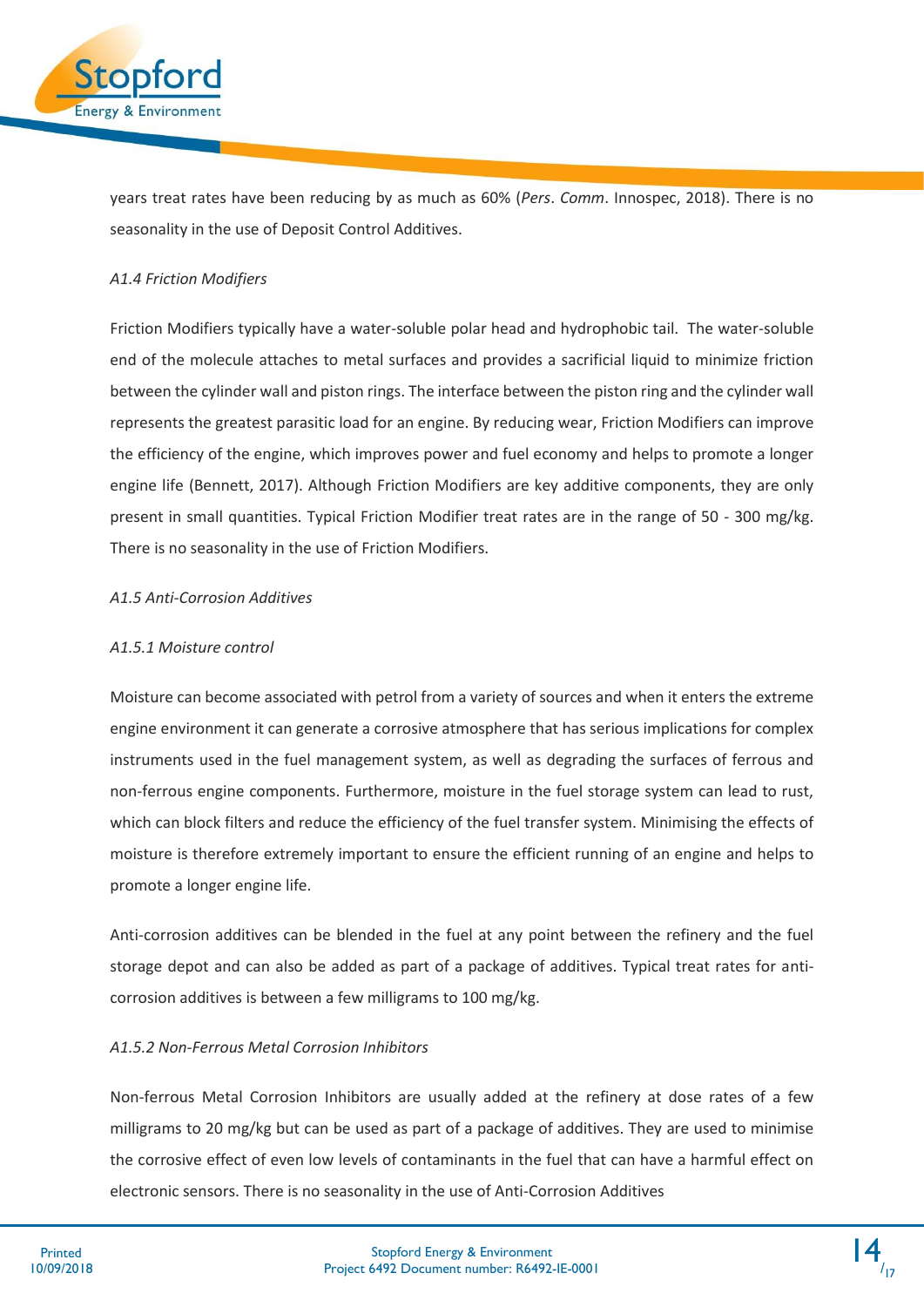

#### *A1.6 Antioxidants and Metal Deactivators*

Antioxidants are used to stabilise the chemistry of petrol and increase the length of time it can be stored. As petrol oxidises it can produce gums and sediments that interfere with the efficient operation of an engine.

Metal salts naturally present in petrol can catalyse the formation of gums and other deposits and promote instability, even at very low concentrations. The metal deactivators inhibit the action of the metal salts and help to maintain the fuel's stability.

Antioxidants are typically used at treat rates of few milligrams to 100 mg/kg, whereas Metal Deactivators are typically dosed at 4 - 12 mg/kg. There is no seasonality in the use of Antioxidants or Metal Deactivators.

### *A1.7 Anti-Static Additives*

As fuel is moved through pipelines a static charge may develop, bringing with it obvious safety implications. To minimise static electricity charges as fuel is moved between the refinery and the vehicle fuel tank, Antistatic Additives are dosed at very low quantities from a few milligrams to 40 mg/kg. There is no seasonality in the use of Anti-Static Additives.

### *A1.8 Demulsifiers and Emulsion Preventatives*

Demulsifiers and Emulsion Preventatives are used at any point between the refinery and fuel storage depot and can be added as part of a package of additives to meet the fuel storage depot's client's specifications. When petrol is contaminated with moisture, emulsions can form that can lead to blocked fuel lines and filters and promote excessive corrosion. This class of additive works at the fuelwater interface and prevents the formation of emulsions. They can also be added to break down emulsions and hazes. Demulsifiers and Emulsion Preventatives are usually added as part of a package of additives at a dose rate of a few milligrams but can be added as stand-alone additives at dose rates approaching 500 mg/kg to manage existing water contamination. There is no seasonality in the use of Demulsifiers and Emulsion Preventatives.

#### **A2 Blending Agents**

#### *A2.1 Petrol-Ethanol Fuel Blends*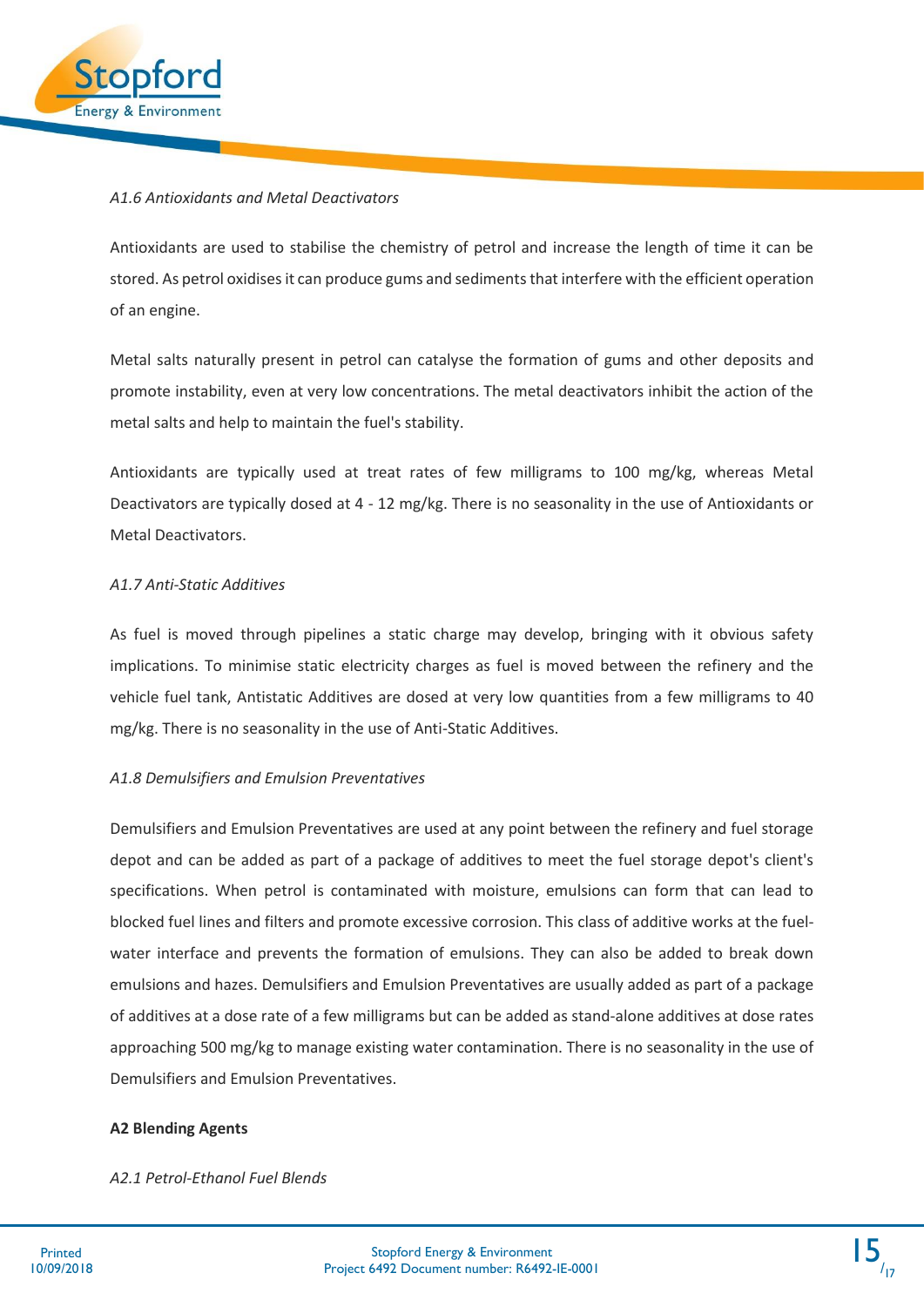

The Fuel Quality Directive (FQD) (2009/30/EC) sets standards for transport fuels and requires that fuel suppliers meet a 6% reduction in greenhouse gas emissions by 2020, relative to 2010 baseline levels, across all fuel categories. According to the FQD, ethanol can be blended into petrol up to a limit of 10% by volume. BS EN 228 initially permitted blending ethanol up to a limit of 5% v/v. At this level there is no issue with compatibility with car fuel systems. However, the level of ethanol permitted has increased to 10%, and at these higher concentrations there are potential compatibility issues with the fuel system components of older engine technologies. This has necessitated the clear labelling of the fuel type at the pump for fuel blends with greater than 5% ethanol. Fuel additives therefore need to be validated or optimised for these variations in fuel composition. Furthermore, for engines that have been modified or designed for use with higher biofuel blends, a different additive package chemistry may be required.

### *A2.2 Other Fuel Blends*

As well as butane, other hydrocarbon-based blending agents, namely alcohols, ethers and alkanes, are used by the refinery to enable petrol to meet the required quality specification. Refinery blending agents are typically used at levels between 1% and 15% and are blended when manufacturing in-spec petrol from straight run fuel. Further work is required to understand how the composition of petrol varies.

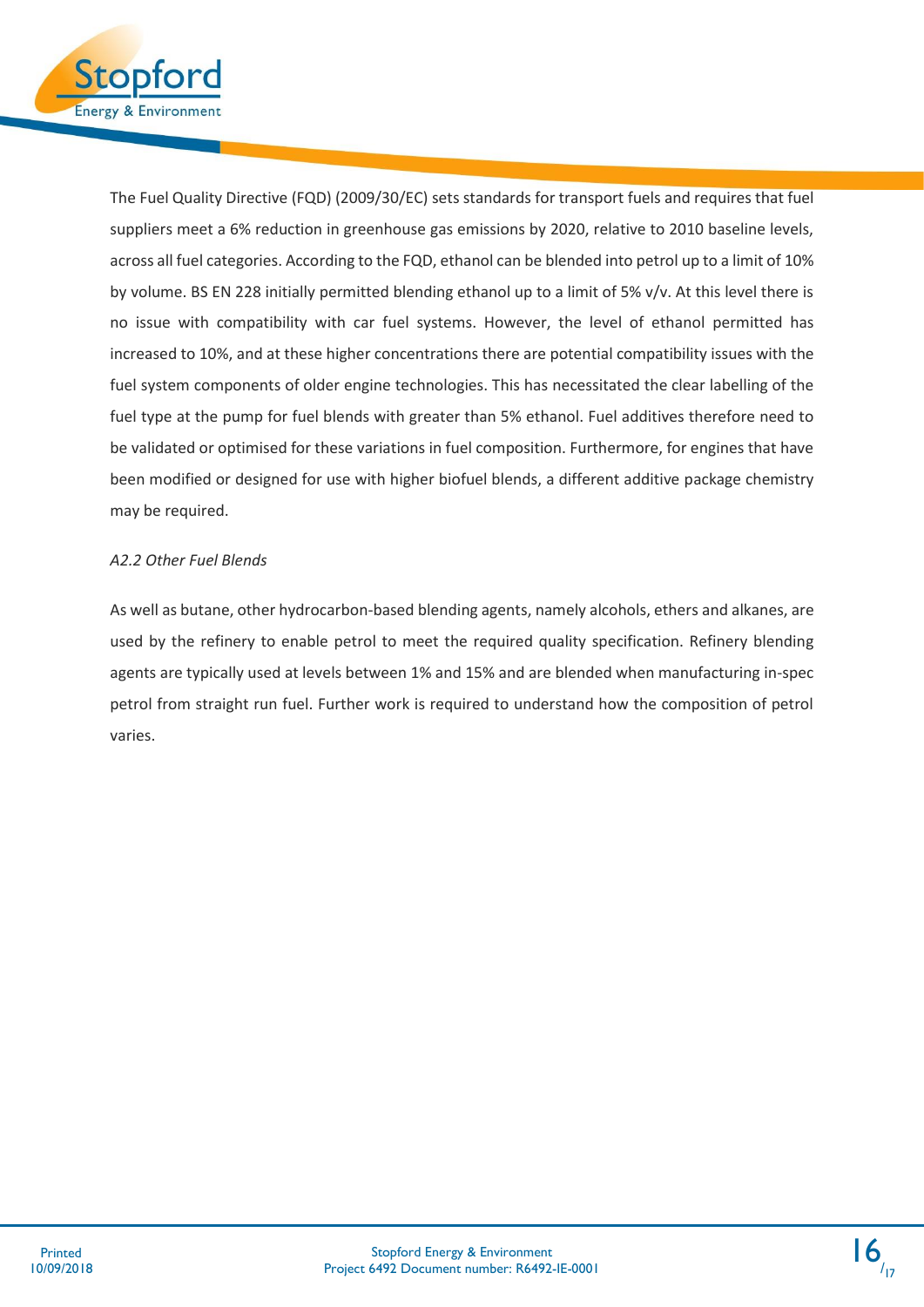

### <span id="page-17-0"></span>**References**

- Additive Technical Committee (2013) Fuel Additives: Use and Benefits. Technical Committee of Petroleum Additive Manufactures in Europe. (https://www.atc-europe.org/public/ Doc113%202013-11-20.pdf)
- BS EN 228:2012. Automotive fuels. Unleaded petrol. Requirements and test methods.
- CSN EN 228:2012. Automotive fuels. Unleaded petrol. Requirements and test methods.
- DECC (2014) Sub-national road transport fuel consumption statistics: Regional and local authority level statistics (2012 data). (https://assets.publishing.service.gov.uk/government/uploads/ system/uploads/attachment\_data/file/322458/sub\_national\_road\_transport\_consumption\_ factsheet\_2012.pdf)
- Jafari, H., Idris M.H., Ourdjini, A., Rahimi, H. and Ghoubadian, B (2010) Effect of ethanol as gasoline additive on vehicle fuel delivery system corrosion. Materials and Corrosion, 61:5, 432-440
- [Masum](https://www.sciencedirect.com/science/article/pii/S1364032113002050#!) B.M., [Masjuki](https://www.sciencedirect.com/science/article/pii/S1364032113002050#!) H.H., [Kalam. M.A., Rizwanul Fattah](https://www.sciencedirect.com/science/article/pii/S1364032113002050#!) I.M., [Palash](https://www.sciencedirect.com/science/article/pii/S1364032113002050#!) S.M.[, Abedin](https://www.sciencedirect.com/science/article/pii/S1364032113002050#!) M.J. (2013) Effect of ethanol–gasoline blend on  $NO<sub>x</sub>$  emission in SI engine. Renewable and Sustainable Energy Reviews. 24: 209-222
- Brown P, Broomfield M, Cardenas L, Choudrie S, Kilroy E, Jones L, Passant N, Thomson A, Wakeling D (2017a). UK Greenhouse Gas Inventory, 1990 to 2015: Annual Report for Submission under the Framework Convention on Climate Change. Ricardo Energy & Environment/R/3466. (https://uk-air.defra.gov.uk/assets/documents/reports/cat07/1705121352\_ukghgi-90- 15 Main Issue2.pdf)
- Brown P, Del Vento S, Kilroy E, Passant N, Richardson J, Thistlethwaite G (2017b) Updating NAEI Carbon Emission Factors. Ricardo Energy & Environment. (https://uk-air.defra.gov.uk/ assets/documents/reports/cat07/1711280843\_Carbon\_Emission\_Factors\_Update\_v01\_04.p df)
- Srinivasan C.A and Saravanan C.G (2013) Emission Reduction on Ethanol–Gasoline Blend Using Fuel Additives for an SI Engine, Energy Sources, Part A: Recovery, Utilization, and Environmental Effects, 35:12, 1093-1101,
- Yue X, Wu Y, Huang X, Ma Y, Pang Y, Bao X and Ha J (2012) Impact of gasoline engine deposits on light duty vehicle emissions: in-use case study in Beijing, China. *Front. Environ. Sci. Eng*. 2012, 6(5): 717–724